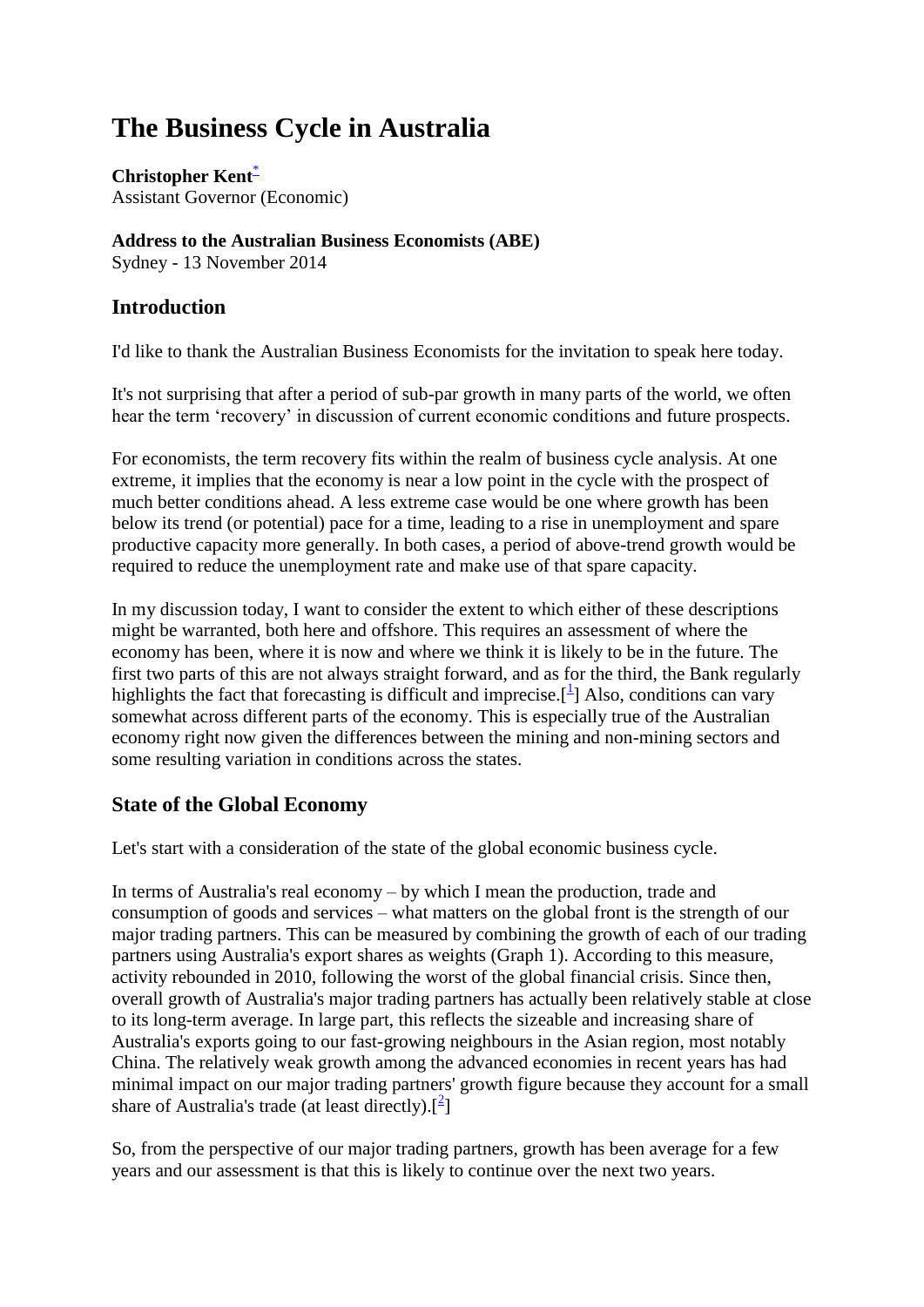#### Graph 1



#### [Click to view larger](http://www.rba.gov.au/speeches/2014/images/sp-ag-131114-graph1.gif)

However, conditions in the major advanced economies are very important to Australia in other ways, via their effects on global financial conditions and through indirect trade linkages. $\left[\frac{3}{2}\right]$  $\left[\frac{3}{2}\right]$  $\left[\frac{3}{2}\right]$ 

The economies of the United States, Japan and the euro area are in different phases of the business cycle; however, inflation is low and monetary policies remain very stimulatory in all. Stimulatory monetary conditions in those economies, including the exceptional expansion of their central bank balance sheets, has led to very low levels of interest rates globally and has contributed to a global 'search for yield', with important implications for exchange rates.

After the recession following the global financial crisis, the recovery of the US economy is now well established. There has been a sizeable decline in the unemployment rate while wage growth and the rate of inflation have picked up a little of late (Graph 2). The Federal Reserve has now ended the extraordinary expansion of its balance sheet and markets are focused on the question of when the Fed might begin the process of raising its policy rate. This is generally anticipated to be sometime around the middle of next year. Once that process is seen to be starting in earnest (or at least much closer to starting), it may well lead to a further appreciation of the US dollar. The flipside of this would be a further depreciation of the Australian dollar, which remains above most estimates of its fundamental value, particularly given the substantial declines in commodity prices over the course of this year.

Graph 2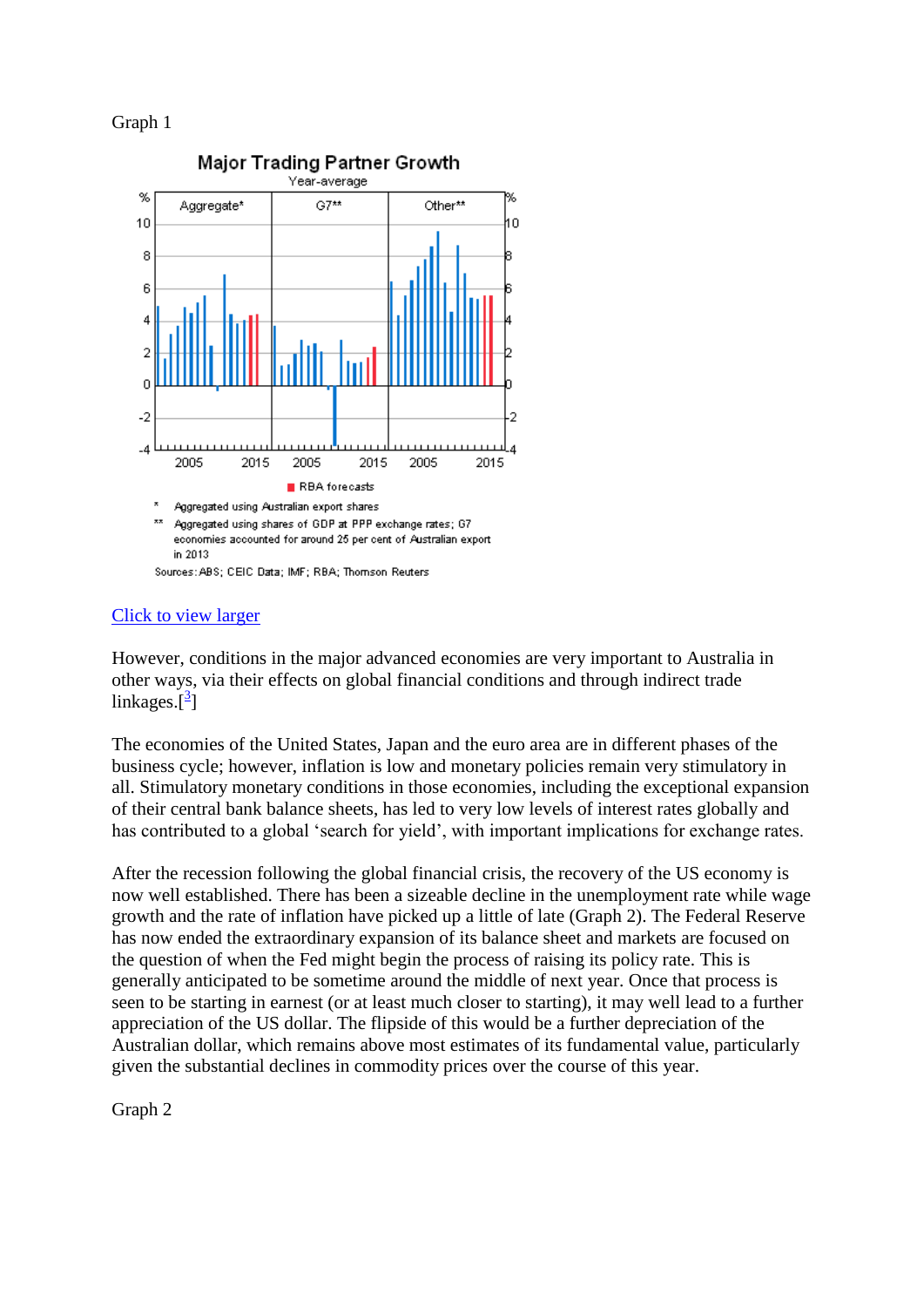

## [Click to view larger](http://www.rba.gov.au/speeches/2014/images/sp-ag-131114-graph2.gif)

Unfortunately, the prospect of even the beginning of the normalisation of financial conditions is a distant one for both Japan and the euro area.

Japan has made some progress over the past year or more in lifting GDP growth and inflation, and the labour market there is as tight as it has been in 15 years (based on the unemployment rate). However, growth of economic activity looks to have been rather subdued since earlier this year, wage growth is still very low (though edging higher), and consumer price inflation remains some way from the Bank of Japan's 2 per cent target. Given that state of affairs, the Bank of Japan recently announced a significant expansion of its quantitative easing program.

Meanwhile, the euro area is still close to the low point in its business cycle. Overall, growth of economic activity is modest at best. The unemployment rate has declined a little but it remains at a very high level. Inflation and inflation expectations have both declined over the course of this year to quite low levels, leading the European Central Bank to ease monetary policy further.

In short, Australia's major trading partner growth has been close to average and is likely to be around average, possibly even a touch higher, for the next two years. The major advanced economies are at different stages in the business cycle, but all still have very stimulatory monetary policies, which is keeping interest rates low globally. One consequence of the exceptional expansion of the central bank balance sheets of the major advanced economies is that the value of their currencies has been lower than would otherwise have been the case. Conditions in the advanced economies will be important for the Australian economy via global financial market conditions and exchange rates.

## **State of the Australian Economy**

How should we characterise the state of the Australian business cycle? The less extreme case I described at the outset is the relevant one. That is, the unemployment rate has risen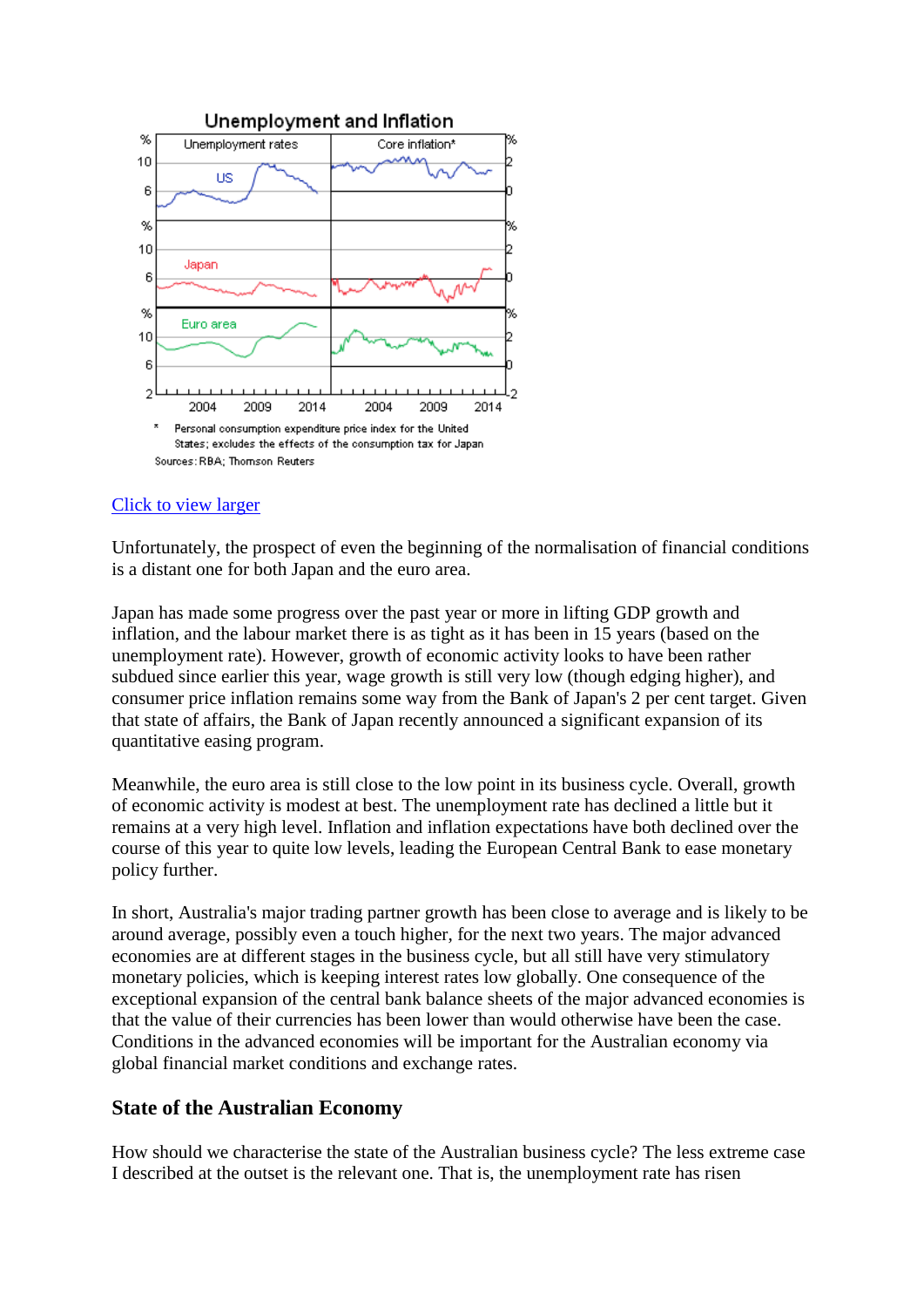gradually over the past couple of years to a level that is high relative to its recent history (Graph 3). That is consistent with below-trend growth of economic activity over that period. Growth over this financial year is likely to remain below trend, but our forecast is for growth to pick-up gradually to an above-trend pace by 2016. There are already signs of better growth in some parts of the non-mining economy, supported by the very low level of interest rates.



Graph 3

#### [Click to view larger](http://www.rba.gov.au/speeches/2014/images/sp-ag-131114-graph3.gif)

#### **Measures of aggregate activity**

When measuring economic activity, a lot of attention is paid to aggregate GDP. That's appropriate given that it is a comprehensive measure of activity from the national accounts.

The June quarter national accounts recorded an increase in GDP growth over the past financial year to a pace that was actually close to trend (in year-ended terms; Graph 4). Moreover, this pace was a bit stronger than we had forecast a year ago.

Graph 4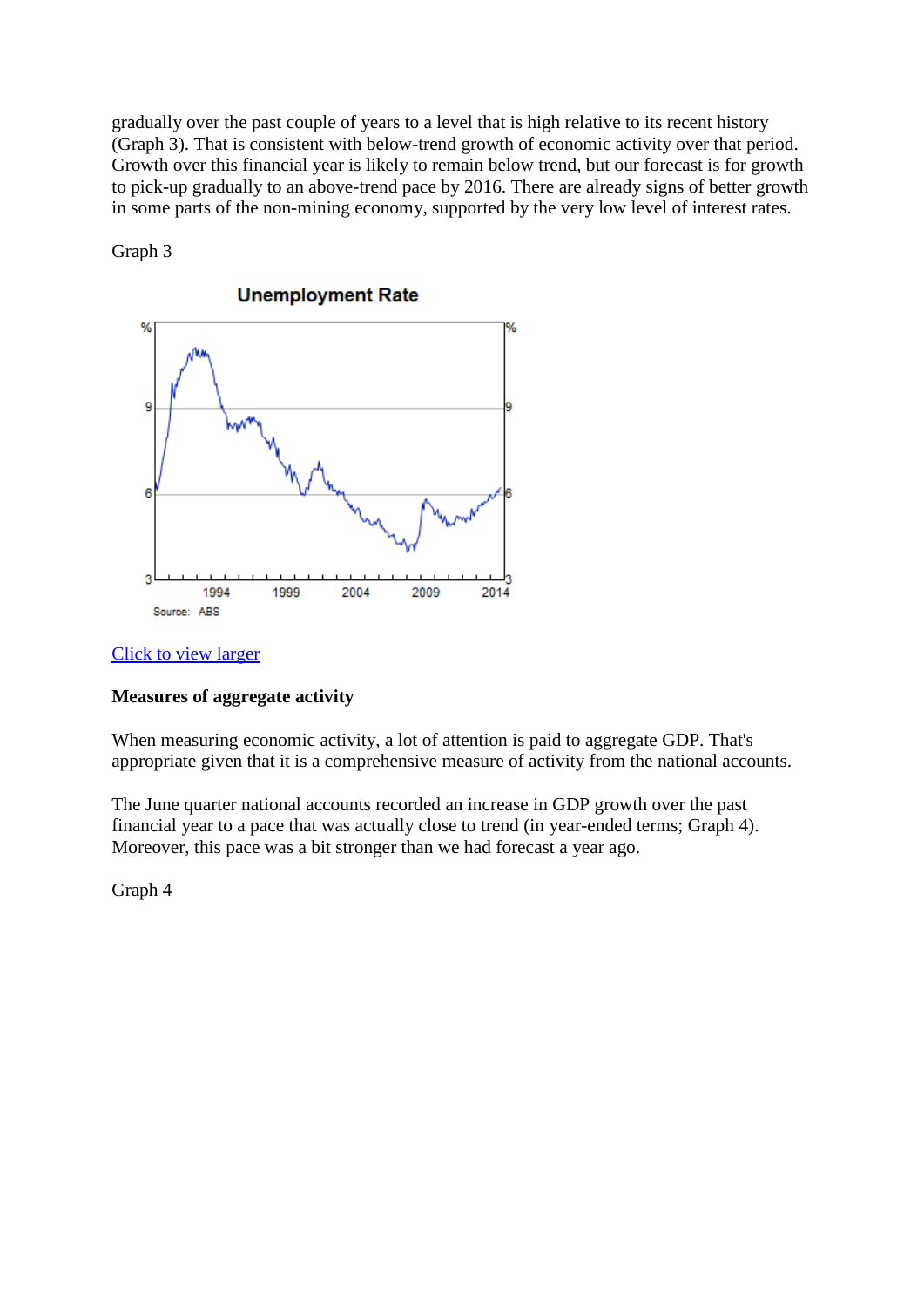

## [Click to view larger](http://www.rba.gov.au/speeches/2014/images/sp-ag-131114-graph4.gif)

However, the recently released *annual* national accounts data incorporated a downward revision to GDP growth, to 2.5 per cent in year-average terms for 2013/14. This was the same rate as the year earlier; it was a bit below trend and it was in line with our forecasts of a year ago. $[$ <sup>4</sup>[\]](http://www.rba.gov.au/speeches/2014/sp-ag-131114.html#f4) The source of this downward revision was less growth of export volumes than earlier estimated, although export growth still remained strong.<sup>[5</sup>[\]](http://www.rba.gov.au/speeches/2014/sp-ag-131114.html#f5)

Looking at more recent quarters, our assessment of a broad range of timely indicators of activity is that the moderate pace of growth recorded in the June quarter (0.5 per cent according to the quarterly national accounts) has been maintained over recent months.

Pulling this all together suggests that growth has been below trend for the past two years or more.

#### **Measures of mining and non-mining activity**

Underlying the pattern of growth of aggregate economic activity, there have been some important differences across the mining and non-mining sectors. These differences are relevant to understanding the current state of the business cycle and the prospects for growth.

As is well known, the economy is in the midst of the transition from the investment phase to the production phase of the resources boom. Mining investment has been declining for about two years now. At the same time, exports of resources have risen significantly as investment projects reach completion. Further rises in export volumes are in prospect, particularly as liquefied natural gas (LNG) projects begin to ramp up production. However, because the production phase of the boom needs much less labour than the investment phase, this transition is freeing up labour from resource and resource-related activities. Given this, it makes sense to consider GDP growth excluding resource exports. This has picked up over 2013/14 (Graph 5). Nonetheless, it remains below its historical average. In large part, this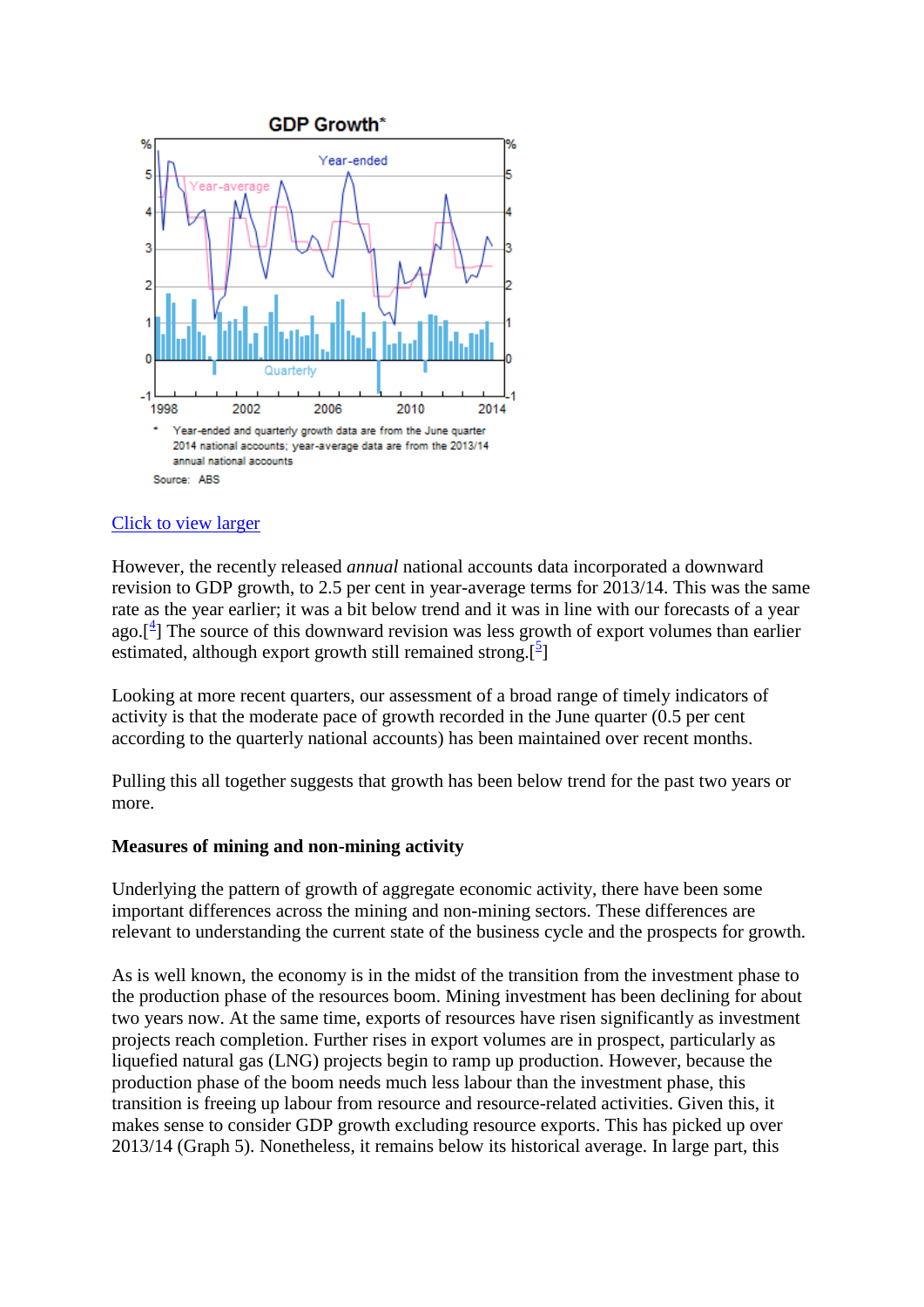reflects the decline in mining investment. And by our estimation, mining investment is set to decline more rapidly in the coming year or so than it has since it peaked in mid 2012.

Graph 5



#### [Click to view larger](http://www.rba.gov.au/speeches/2014/images/sp-ag-131114-graph5.gif)

It also makes sense then to look at non-mining activity. This can be approximated as GDP excluding both resource exports and mining investment (net of imports).<sup>[[6](http://www.rba.gov.au/speeches/2014/sp-ag-131114.html#f6)</sup>] Growth of this narrower measure of activity has increased over the past year and is, therefore, helping to offset the fall in mining investment, including by absorbing labour being freed up from the resources sector (Graph 6). Growth of non-mining activity is actually not that far from its historical average. Much of this improvement can be attributed to the very low level of interest rates.<sup>[ $2$ </sup>] The effect of this is perhaps most evident in the strength of housing market conditions, which are supporting strong growth of dwelling investment.

Graph 6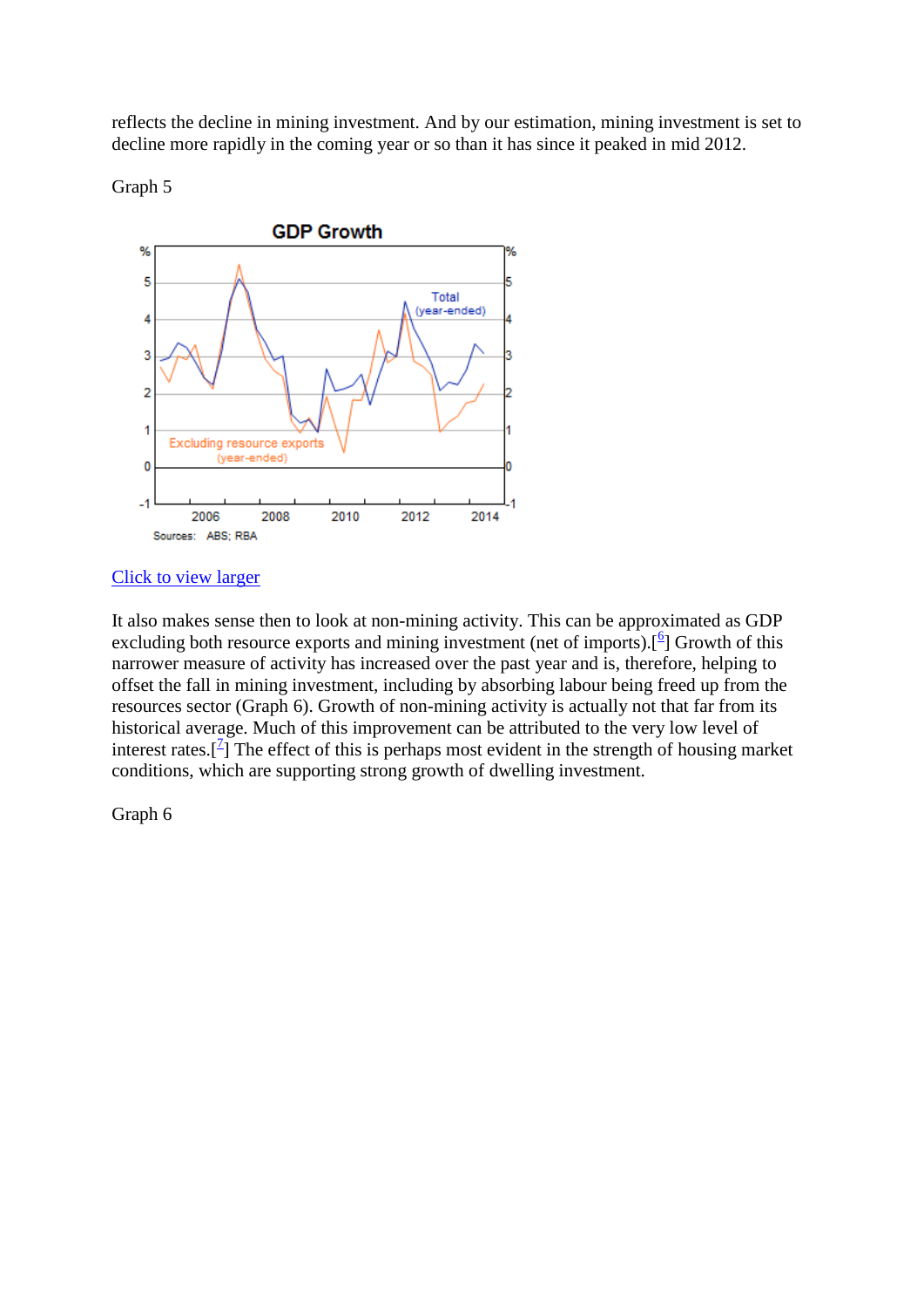

#### [Click to view larger](http://www.rba.gov.au/speeches/2014/images/sp-ag-131114-graph6.gif)

Low interest rates, and higher housing prices, have also lent support to the growth of consumption, which has picked up over the past year or so, notwithstanding the weak growth of incomes. The strength of this effect is most apparent in those states for which housing market conditions have been strongest, namely New South Wales and, to a lesser extent, Victoria (Graph 7). These states are also less exposed to the effect of declining mining investment and commodity prices, which are weighing more heavily on Queensland and Western Australia.

Graph 7



[Click to view larger](http://www.rba.gov.au/speeches/2014/images/sp-ag-131114-graph7.gif)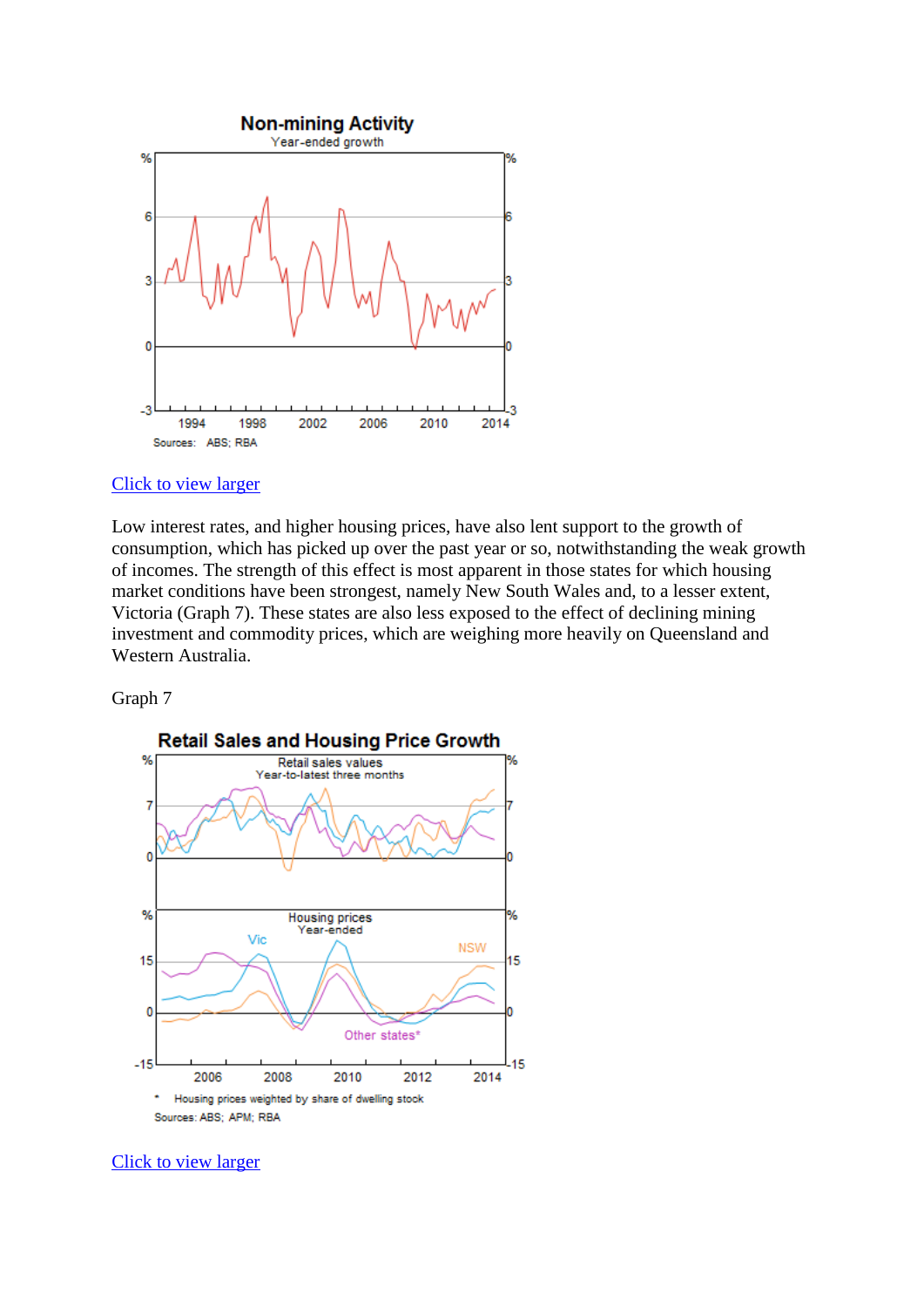Meanwhile, non-mining business investment, after picking up following the global financial crisis, has been little changed now for three years. It remains very low as a share of nominal GDP. So the need for a recovery there is clear.

To recap, various measures suggest that growth of aggregate economic activity has been a bit below trend for the past couple of years, consistent with the gradual rise in the unemployment rate over that period. Much of the growth of activity over the past year owes to the production and export of resources, which uses labour less intensively than other sectors of the economy. Even so, growth of non-mining activity looks to have picked up.

## **The Outlook for Australia's Economy**

So, what are the prospects for growth of activity and labour market conditions?

Our expectation is that growth will continue to be a bit below trend for a time, picking up gradually to be a bit above trend pace by 2016. And the unemployment rate is likely to remain elevated for some time.

The near-term weakness reflects a combination of three forces: a sharper decline in mining investment over the coming quarters than seen to date; the effects of the still high level of the exchange rate; and ongoing fiscal consolidation at state and federal levels. In contrast, resource exports are likely to make a further strong contribution to growth, with LNG exports expected to begin ramping up over coming quarters. At the same time, very low interest rates are working to support growth of household expenditure. In time, growth of household demand and the impetus to domestic demand provided by the exchange rate depreciation we have seen since early 2013 are expected to spur non-mining business investment.

Given this outlook, I want to touch on two relevant aspects of the business cycle that are important sources of uncertainty for our forecasts. One is related to household consumption, the other to business investment.

## **Household consumption**

At this phase in the business cycle, it's natural to worry about the possibility that consumption will be weighed down by slow growth in household incomes, driven in turn by the subdued state of the labour market. It is true that stronger growth of employment and wages would provide more support for consumption. However, that dynamic usually kicks in later in the cycle. In the meantime, it's reasonable to expect that very low rates of interest will enable and encourage households to shift some expenditure from the future to now, including via higher asset prices. This would see a decline in the share of disposable income that households save (i.e. a lower saving ratio). There are limits to this, and it would be unwise to build a recovery on a foundation of a sharp decline in the saving ratio.

Our latest forecasts, however, suggest that there will be a gradual decline in the saving ratio over the next couple of years, of the same order of magnitude as we've already seen over the past couple of years.

A decline in the household saving ratio would be consistent with the tendency for labour market developments to lag developments in economic activity, including consumption, by a few quarters. Consumption and GDP growth tend to pick up ahead of an improvement in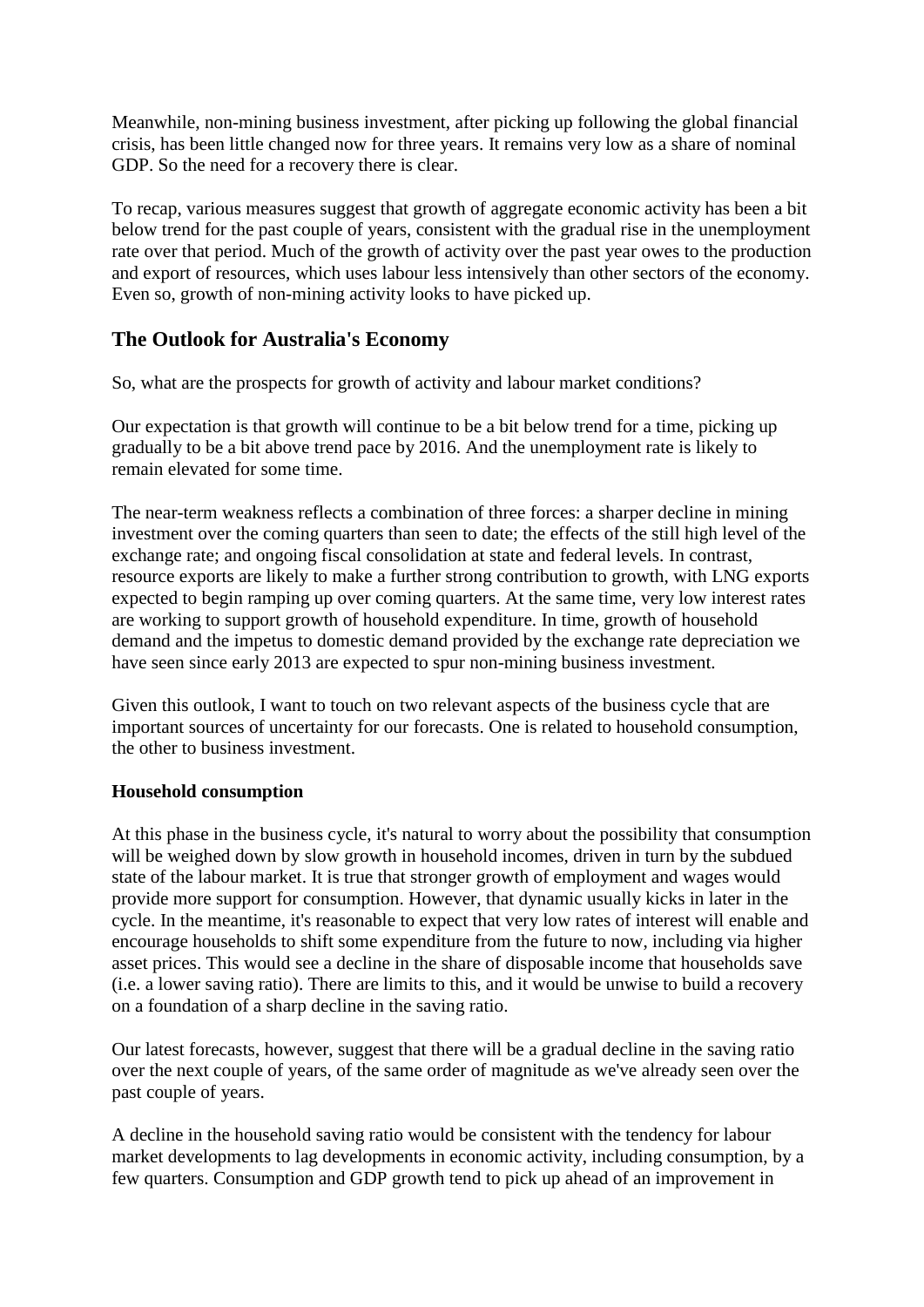employment growth, which would in turn be expected to occur before we see wage growth start to return to more normal levels. This was the case during the recessionary episodes of the early 1990s and following the global financial crisis (Graph 8).

#### Graph 8



## [Click to view larger](http://www.rba.gov.au/speeches/2014/images/sp-ag-131114-graph8.gif)

#### **Non-mining business investment**

I've spoken at length recently about the factors that might have led to subdued non-mining business investment over recent years. $\binom{8}{1}$ 

In short, I concluded that this outcome had been consistent with a period of greater uncertainty and below-average confidence. Both of these have changed for the better more recently, yet firms still seem reluctant to take on risks associated with substantial new investment projects. If the appetite of businesses (and shareholders) for risk were to improve, investment could pick up. It's hard to know when such a turning point in spirits might take place. But it is more likely when the fundamental determinants of investment are in place as they seem to be now. The ready availability of internal and external finance, at very low cost, is one such element of that. Also, there is the stronger growth of demand across the nonmining parts of the economy over the past year or so and measures of capacity utilisation have increased to around long-run average levels. So there is a reasonable prospect of business investment picking up, in time.

Even so, let me note some reasons why the anticipated recovery in non-mining business investment might not be quite as strong as in earlier episodes. But I will stress at the outset that if that comes to pass, it does not mean that growth of activity or of our prosperity need suffer.

One reason why investment in the non-mining sector might be lower than in the past is that service industries account for an increasing share of our economy – rising by about 12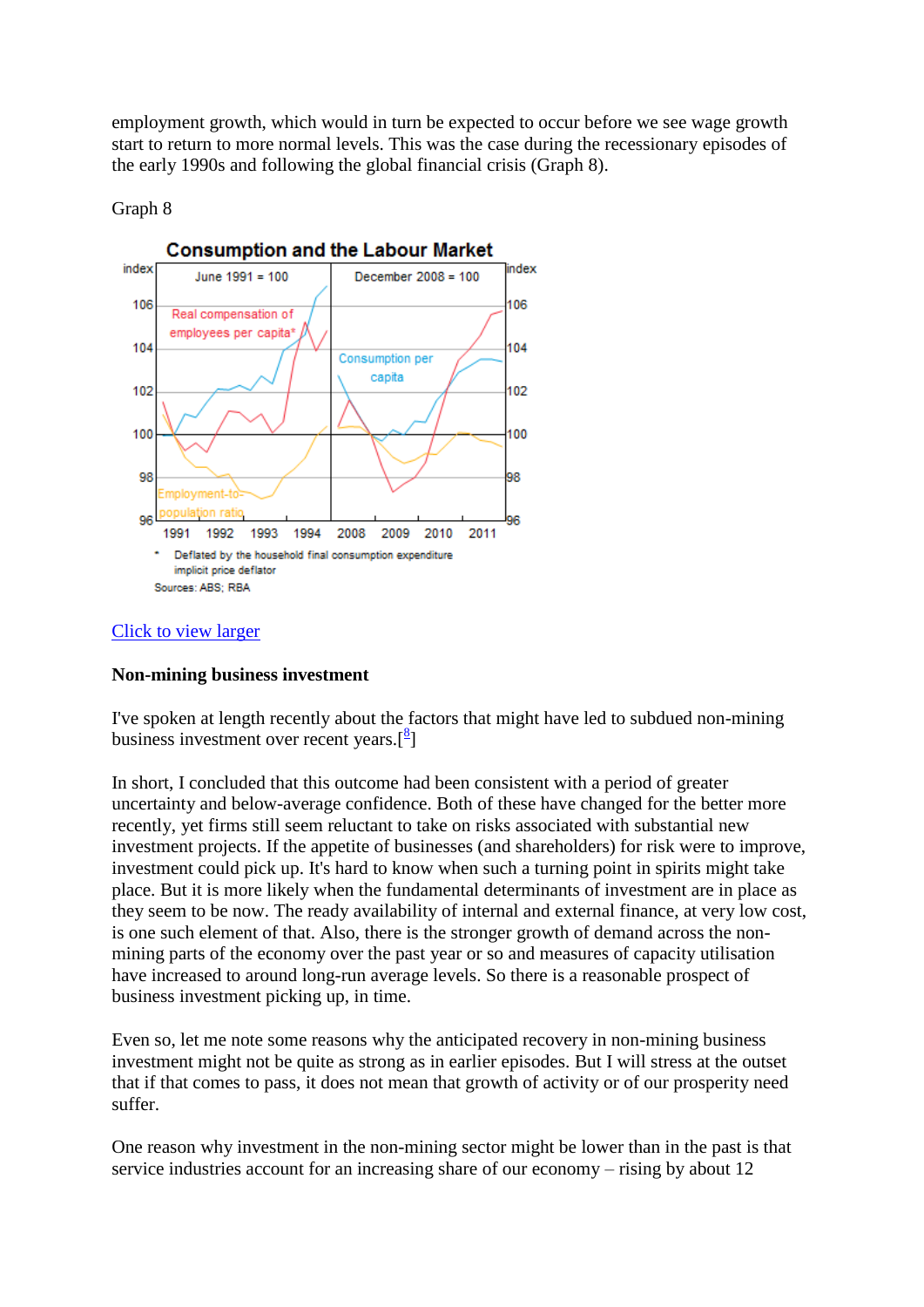percentage points in terms of the employment share over the past three decades. This is relevant to investment because service industries, on average, have much lower levels of capital relative to labour (Graph 9). So, in an economy in which services account for a higher share of economic activity, other things equal, the optimal (non-mining) capital stock should be lower than it otherwise would be (as a share of that economy).<sup>[\[](http://www.rba.gov.au/speeches/2014/sp-ag-131114.html#f9)9]</sup> However, that doesn't imply that GDP growth will be lower, nor does it suggest that the economy will be a less prosperous one. What matters for these things is whether we are taking advantage of profitable opportunities and using labour and capital in the most productive ways that we can. Also, it is worth emphasising that many services require high levels of human capital – in the form of education and training – which does not get picked up in investment as measured by the national accounts.

#### Graph 9



## [Click to view larger](http://www.rba.gov.au/speeches/2014/images/sp-ag-131114-graph9.gif)

Investment today might also be lower (as a share of nominal GDP) than in the past for another reason. Over time there has been a sizeable decline in the price of many types of machinery and equipment (particularly those related to information and communications). So, businesses are able to spend less to obtain a given level of capital services. For example, they can purchase a lot more computing power for a given level of nominal spending. Once again, if this leads to lower investment (as a share of nominal GDP) than in the past it does not imply less output growth or lower prosperity. Indeed, given that Australia imports much of our machinery and equipment, a lower price of that capital is to our benefit.

## **Conclusions**

The major advanced economies are in different stages of the business cycle. The recovery from recession is well established in the United States, but has a long way to go in the euro area. Japan has made some progress in reducing the extent of spare productive capacity, but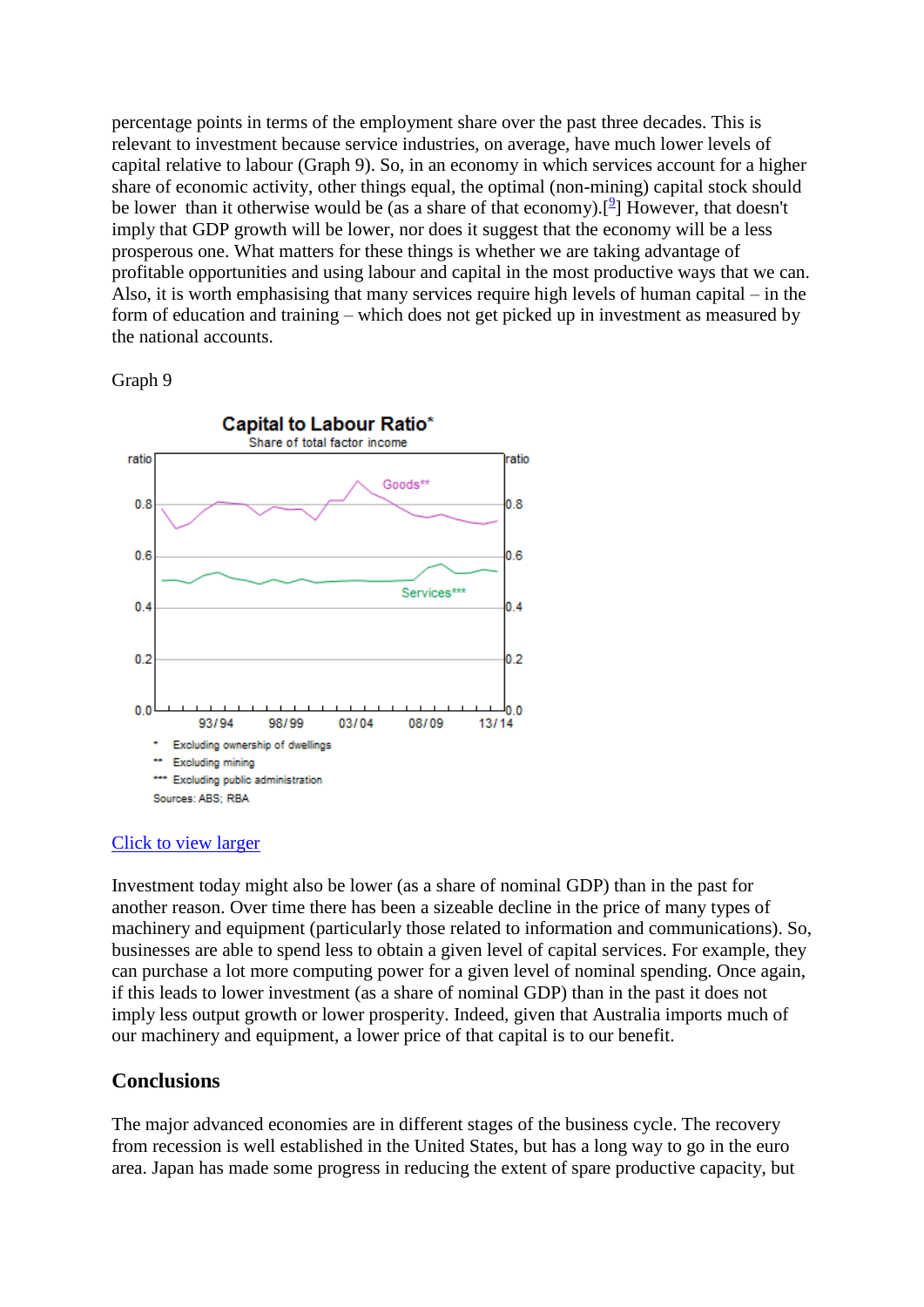inflation is still some way from the Bank of Japan's target. Nevertheless, growth of Australia's major trading partners has actually been around average for some time now and, as best we can tell, it is likely to remain at that rate in the year ahead.

Australian GDP growth has been a bit below trend pace over the past couple of years, consistent with a gradual rise in the unemployment rate. Much of the growth this past year owed to rising resource exports, although growth outside the mining sector also picked up. However, with mining investment set to fall more sharply over coming quarters, GDP growth is expected to be below trend for a time before gradually picking up to an above-trend pace by 2016.

The very low level of interest rates is supporting, and will continue to support, growth of household expenditure. In time, this is expected to support a recovery in non-mining business investment, and the economy more broadly, including an improvement in conditions in the labour market. If history is any guide, the recovery is likely to proceed in that order, from household expenditure to business investment to labour market conditions. History also suggests that a pick-up in business investment (outside of the resources sector) will come, in time. The fundamental forces are in place to support that recovery. And while I have suggested some reasons why business investment might not be quite as strong as past episodes of recovery might suggest, these don't imply that the economy overall will be less strong than otherwise, but rather just one element of expenditure that we measure via the national accounts.

#### **Endnotes**

\* I thank Natasha Cassidy, Vanessa Crowe, Emma Doherty, Craig Evans and Thomas Mathews for help in preparing these remarks. [\[back to text\]](http://www.rba.gov.au/speeches/2014/sp-ag-131114.html#content)

- 1. See, for example, the November 2014 *[Statement on Monetary Policy](http://www.rba.gov.au/publications/smp/2014/nov/html/index.html)*. [\[back to text\]](http://www.rba.gov.au/speeches/2014/sp-ag-131114.html#t1)
- 2. In 2013, the G7 economies accounted for about 25 per cent of Australia's exports directly, compared with about 40 per cent in 2000. And while Australia trades with these economies less than in the past, they still have an important bearing on global demand and supply conditions, thereby influencing the prices of our imports and exports. [\[back to text\]](http://www.rba.gov.au/speeches/2014/sp-ag-131114.html#t2)
- 3. Kelly G and G La Cava (2014), ['International Trade Costs, Global Supply Chains and](http://www.rba.gov.au/publications/rdp/2014/2014-07.html)  [Value-added Trade in Australia'](http://www.rba.gov.au/publications/rdp/2014/2014-07.html), RBA Research Discussion Paper No 2014-07. [\[back](http://www.rba.gov.au/speeches/2014/sp-ag-131114.html#t3)  [to text\]](http://www.rba.gov.au/speeches/2014/sp-ag-131114.html#t3)
- 4. Until the September quarter national accounts are released in early December, we won't know though what the revision to the annual figure implies for the quarterly pattern of growth. [\[back to text\]](http://www.rba.gov.au/speeches/2014/sp-ag-131114.html#t4)
- 5. The downward revision to exports reflected shifting the reference year forward (to 2012/13). Given the decline in commodity prices, this has the effect of reducing slightly the contribution of resources exports to growth. [\[back to text\]](http://www.rba.gov.au/speeches/2014/sp-ag-131114.html#t5)
- 6. This requires an estimate of imports used in mining investment. This is a rather imprecise exercise and so the estimates for non-mining activity should be considered as rough. [\[back to text\]](http://www.rba.gov.au/speeches/2014/sp-ag-131114.html#t6)
- 7. The low growth of non-mining activity seen over the second half of the 2000s was not a sign of weakness in the economy overall, at least prior to the global financial crisis. Rather, the economy was growing strongly – as evidenced by the declining